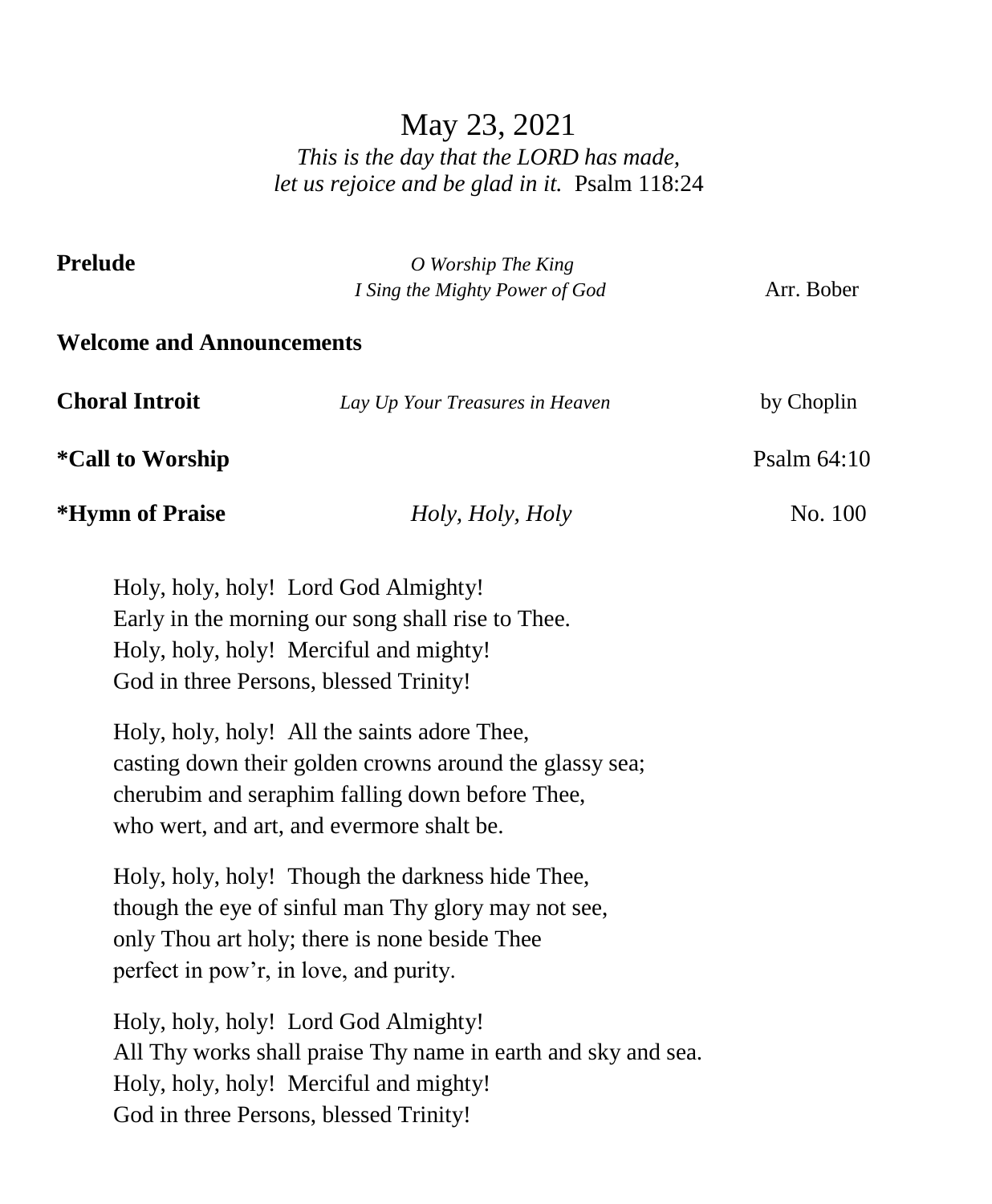### **\*Prayer of Invocation**

## **Scripture Reading General Contract Contract Contract Contract Contract Contract Contract Contract Contract Contract Contract Contract Contract Contract Contract Contract Contract Contract Contract Contract Contract Contra**

### **Prayer of Confession**

Our Father, have mercy on us. We confess that we have fallen short of your glory this week and have sinned against you. We confess that we are childlike, and we are so often desirous of our own independence, and we therefore often trust in ourselves more than we trust in you. Many times we look to the future with confidence in our own predictions, but when we do this we tend to look to ourselves and not to Jesus. Forgive us of this, we pray. Help us to trust less in our own abilities to save ourselves from the anxieties of life, and to look more and more to you as the only one who can save us from our sins and our troubles. In Jesus name, amen.

## Assurance of Pardoning Grace **Property** Psalm 64:1-9

<sup>1</sup> Hear me, O God, as I voice my complaint; protect my life from the threat of the enemy. <sup>2</sup>Hide me from the conspiracy of the wicked, from that noisy crowd of evildoers. <sup>3</sup>They sharpen their tongues like swords and aim their words like deadly arrows. **<sup>4</sup>** They shoot from ambush at the innocent man; they shoot at him suddenly without fear. **<sup>5</sup>**They encourage each other in evil plans, they talk about hiding their snares; they say, "Who will see them?"<sup>6</sup> They plot injustice and say, "We have devised a perfect plan!" Surely the mind and heart of man are cunning.<sup>7</sup> But God will shoot them with arrows; suddenly they will be struck down. <sup>8</sup> He will turn their own tongues against them and bring them to ruin; all who see them will shake their heads in scorn. **<sup>9</sup>** All mankind will fear, they will proclaim the work of God and ponder what he has done.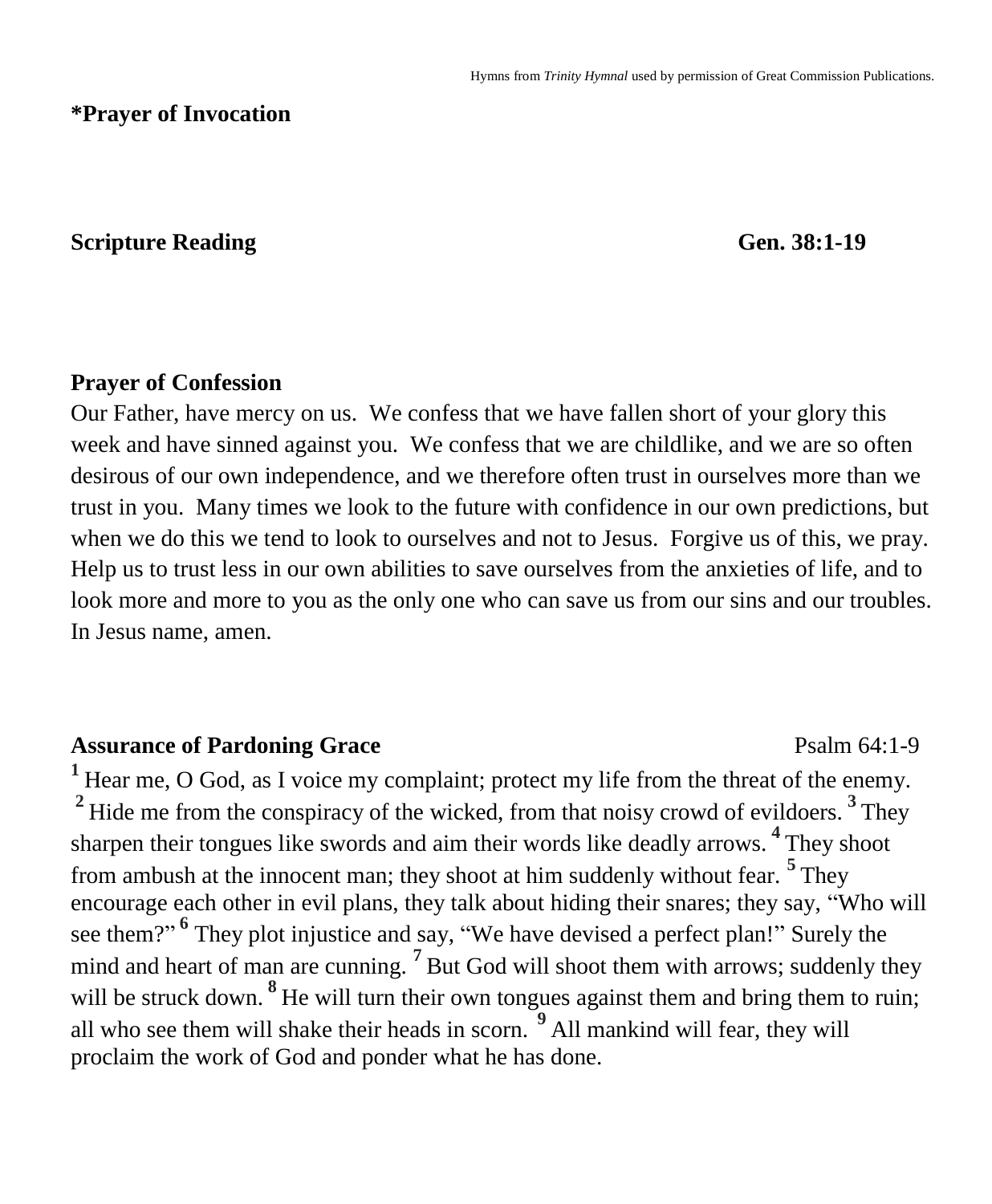Alas! and did my Savior bleed, and did my Sovereign die! Would He devote that sacred head for such a worm as I!

Was it for crimes that I had done He groaned upon the tree! Amazing pity! Grace unknown! And love beyond degree!

Well might the sun in darkness hide, and shut His glories in, when Christ, the mighty Maker, died for man the creature's sin.

Thus might I hide my blushing face while His dear cross appears; dissolve my heart in thankfulness, and melt mine eyes in tears.

But drops of grief can ne'er repay the debt of love I owe; here, Lord, I give myself away, 'tis all that I can do.

Hymns from *Trinity Hymnal* used by permission of Great Commission Publications.

## **WSC 28-29**

## Q. 28. **Wherein consisteth Christ's exaltation?**

A. Christ's exaltation consisteth in his rising again from the dead on the third day, in ascending up into heaven, in sitting at the right hand of God the Father, and in coming to judge the world at the last day.

## Q. 29. **How are we made partakers of the redemption purchased by Christ?**

A. We are made partakers of the redemption purchased by Christ, by the effectual application of it to us by his Holy Spirit.

## **Prayer of Intercession**

**Offering** *I Surrender All*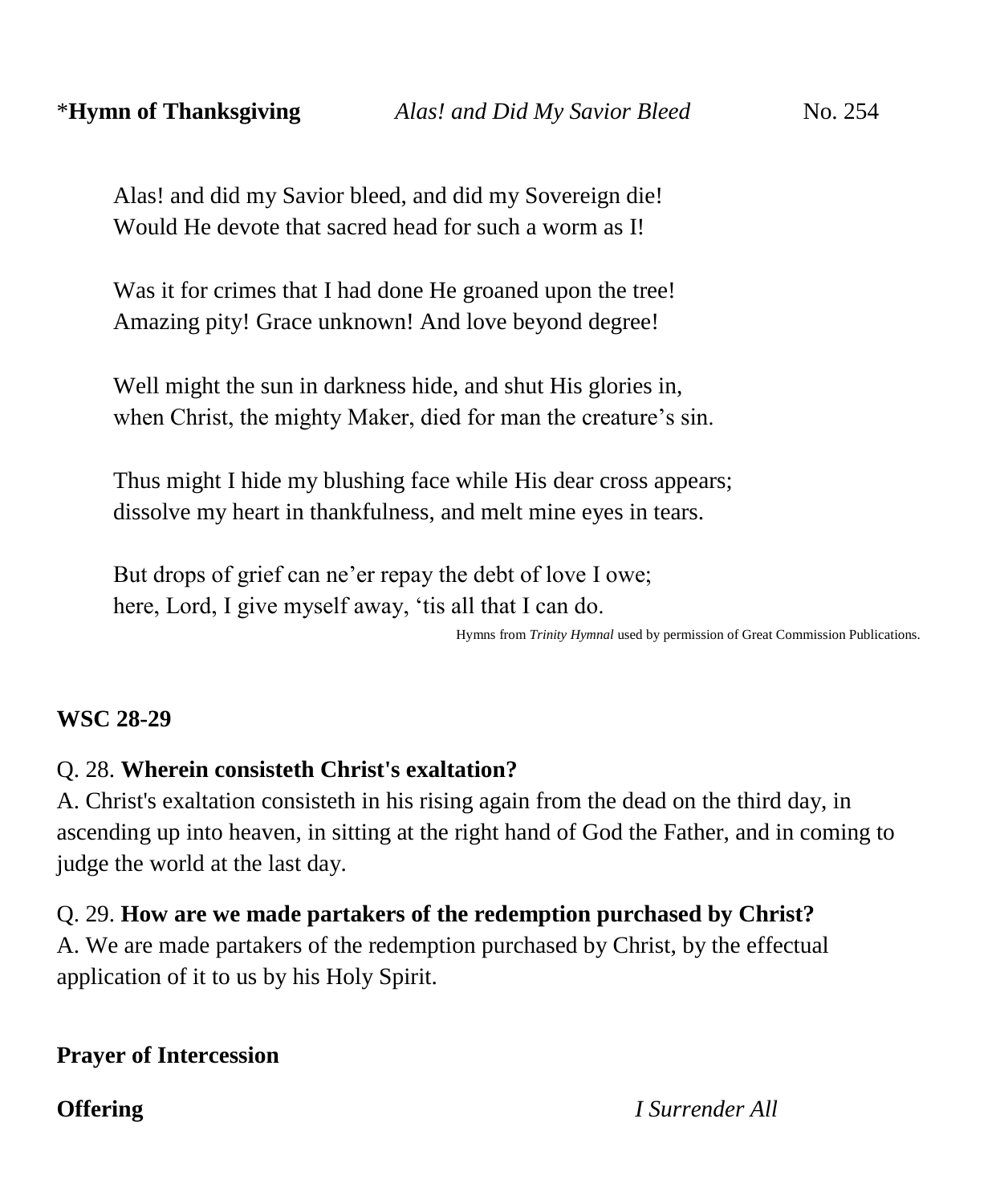## \***Doxology** No. 731

Praise God, from Whom all blessings flow; Praise Him, all creatures here below; Praise Him above, ye heav'nly host; Praise Father, Son, and Holy Ghost. Amen.

Hymns from *Trinity Hymnal* used by permission of Great Commission Publications.

## **\*Hymn of Preparation** *Rock of Ages, Cleft for Me* No. 499

Rock of Ages, cleft for me, let me hide myself in Thee; let the water and the blood, from Thy riven side which flowed, be of sin the double cure, cleanse me from its guilt and pow'r.

Not the labors of my hands can fulfil Thy law's demands; could my zeal no respite know, could my tears forever flow, all for sin could not atone; Thou must save, and Thou alone.

Nothing in my hand I bring, simply to Thy cross I cling; naked, come to Thee for dress; helpless, look to Thee for grace; foul, I to the Fountain fly; wash me, Savior, or I die.

While I draw this fleeting breath, when mine eyelids close in death, when I soar to worlds unknown, see Thee on Thy judgment throne, Rock of Ages, cleft for me, let me hide myself in Thee.

Hymns from *Trinity Hymnal* used by permission of Great Commission Publications.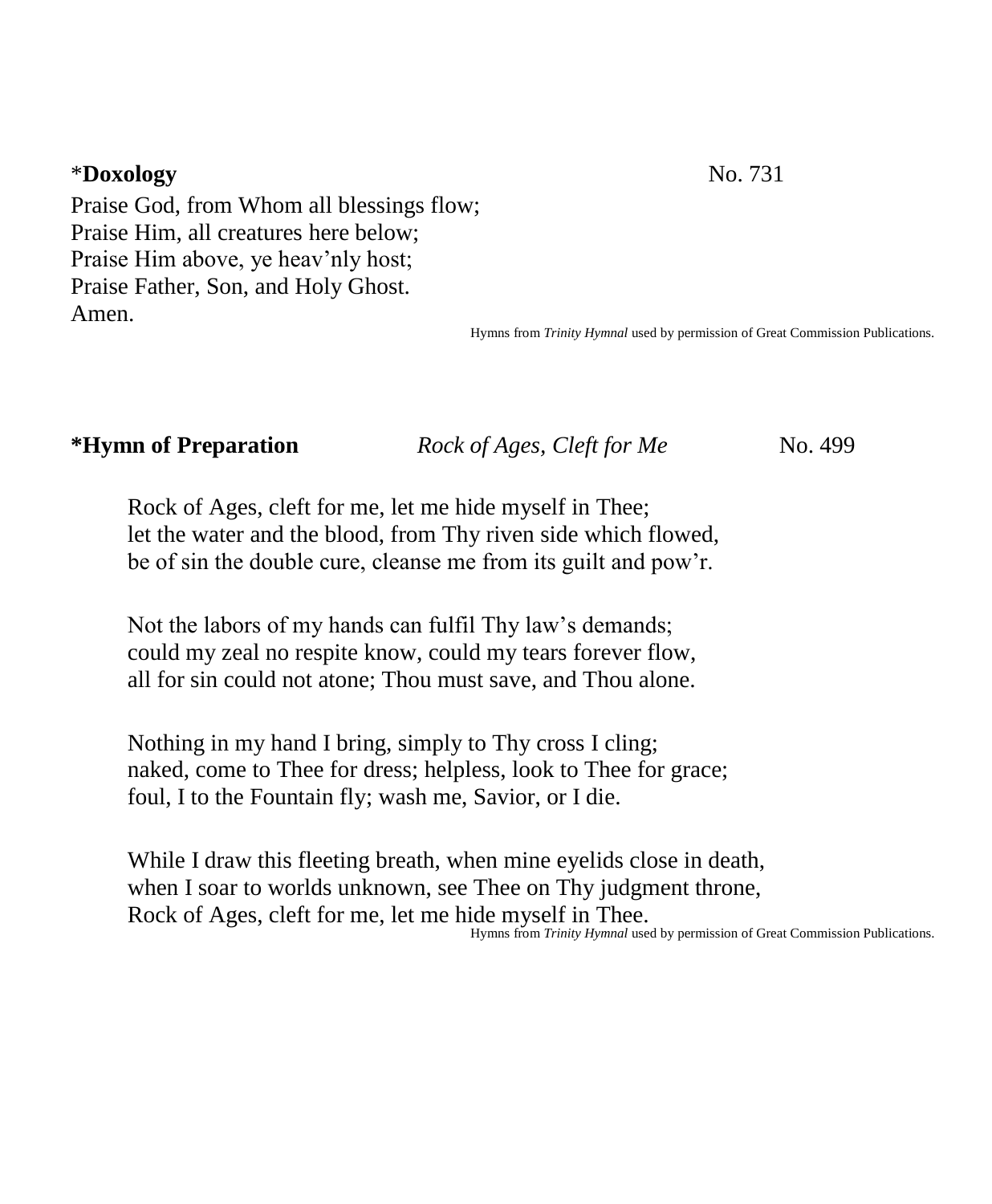1. What is Repentance…

2. Why you need it

3. How you nurture it

Questions:

- 1. Why is it impossible to repent for somebody else's sins? What dangers does this create? What is a better way forward?
- 2. What does the pastor mean when he says, "There are few things in this life that cannot be solved by faith, repentance, and new obedience?" Why are all three necessary for us to change?
- 3. What does it mean to lead a life of repentance? How are you to repent in bad times? Good times?
- 4. Why is there such an urgency in repentance? What might happen if you wait to repent?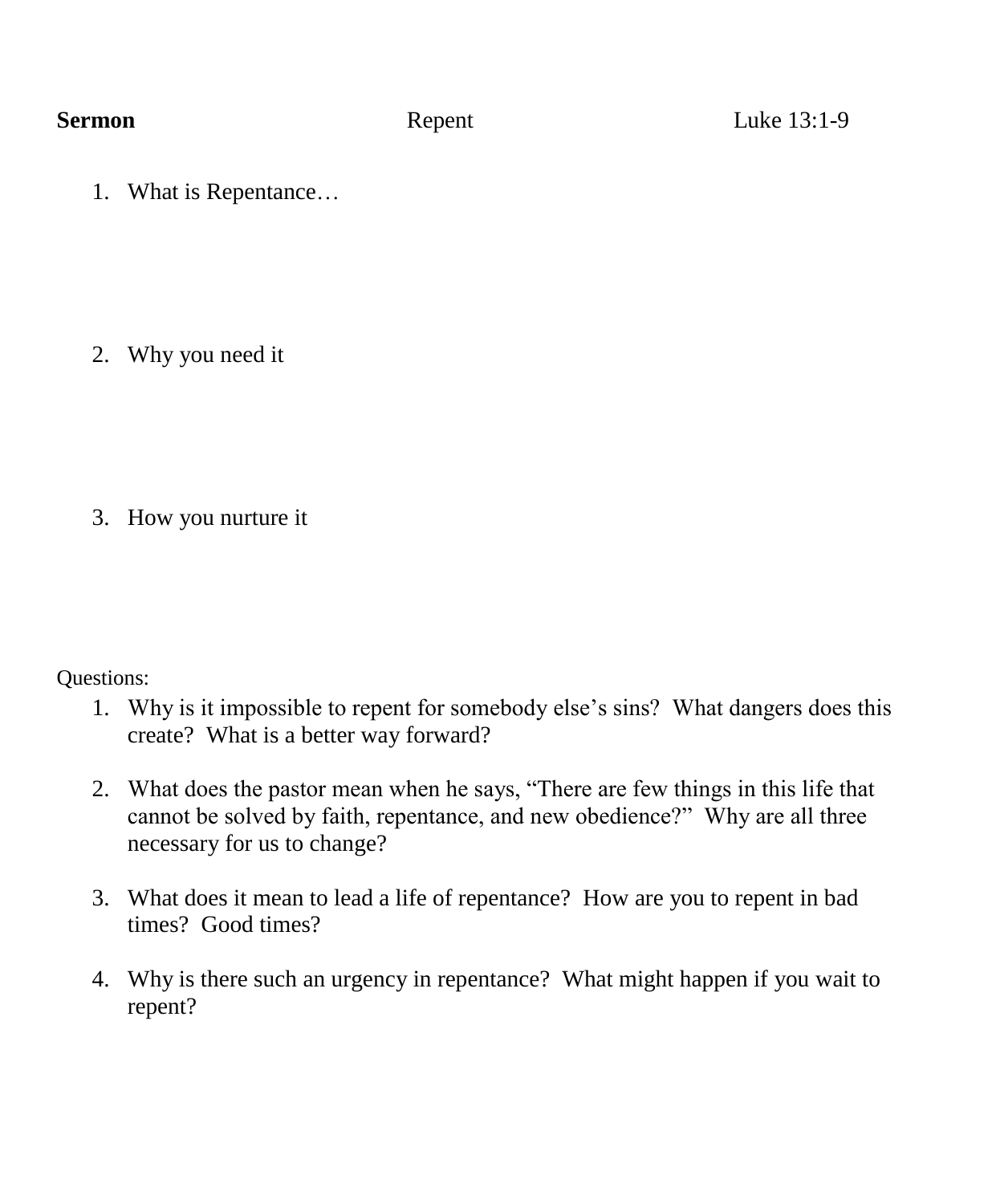

Words and Music: Keith Getty and Stuart Townend; ©2005 Thankyou Music. All rights reserved. Reprinted with permission under CCLI #376630.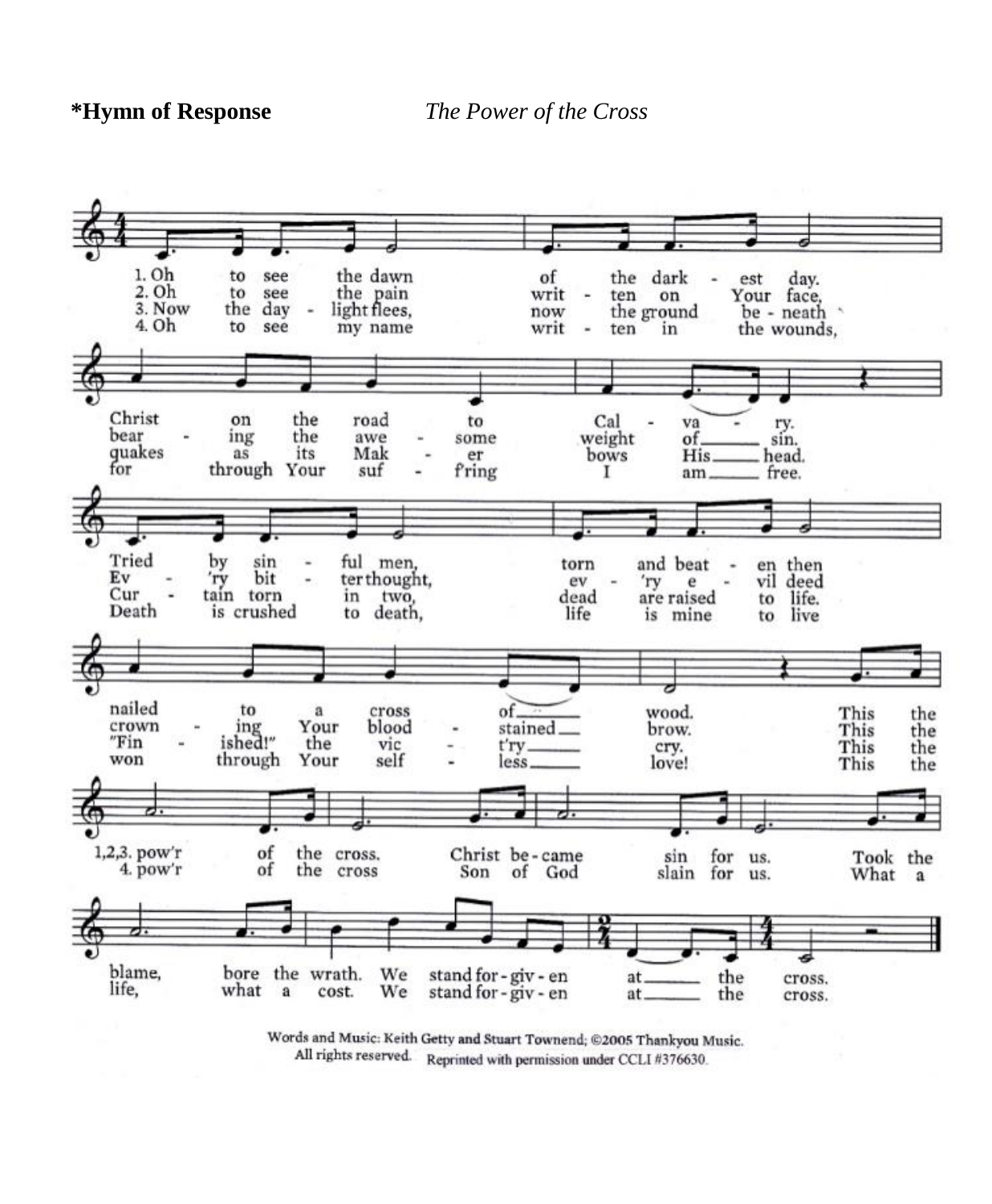| now, and ever shall be, world without end. Amen, amen. |                                                                                                           | Glory be to the Father, and to the Son, and to the Holy Ghost; as it was in the beginning, is<br>Hymns from Trinity Hymnal used by permission of Great Commission Publications. |  |
|--------------------------------------------------------|-----------------------------------------------------------------------------------------------------------|---------------------------------------------------------------------------------------------------------------------------------------------------------------------------------|--|
| *Postlude                                              | Psalm 1                                                                                                   | arr. Erickson                                                                                                                                                                   |  |
|                                                        |                                                                                                           |                                                                                                                                                                                 |  |
| * Congregation: Please stand as able.                  |                                                                                                           |                                                                                                                                                                                 |  |
|                                                        | * * * * * * * *                                                                                           |                                                                                                                                                                                 |  |
| Piano & Guitar<br><b>Vocal Ensemble</b>                |                                                                                                           | Chris Erickson                                                                                                                                                                  |  |
|                                                        | Valerie Lash, Becky Schoon, Jeff Wiseman, Ben Armstrong,<br>Chris Erickson, Craig Curtis, & Nelson Schoon |                                                                                                                                                                                 |  |
| Piano<br><b>Intercessory Prayer</b>                    |                                                                                                           | Sandy Schoon<br>Nelson Schoon                                                                                                                                                   |  |

**\*Gloria Patri** No. 735

**\*Benediction** 

## **Weekly Calendar**

| <b>DATE</b><br><b>SUN 5/23</b> | TIME<br>9:00 AM   | <b>EVENT</b><br><b>Opening Exercises &amp; Sunday School</b><br>(New Members & Kingdom of God) |  |  |
|--------------------------------|-------------------|------------------------------------------------------------------------------------------------|--|--|
|                                | 10:30 AM          | <b>Worship Service</b> (available YouTube & Facebook)                                          |  |  |
|                                | $11:45$ AM        | <b>Schoon Care Group</b>                                                                       |  |  |
| <b>MON 5/24</b>                | $6:00 \text{ PM}$ | <b>Hrivnak-Lindborg Care Group</b>                                                             |  |  |
| <b>WED 5/26</b>                | $9:30 \text{ AM}$ | <b>Women's Morning Bible Study</b>                                                             |  |  |
|                                | 7:00 PM           | <b>VBS Drama Practice</b>                                                                      |  |  |
| <b>FRI 5/28</b>                | $6:00$ PM         | <b>Gretzinger Care Group</b>                                                                   |  |  |
| <b>SUN 5/30</b>                | 9:00 AM           | <b>Opening Exercises &amp; Sunday School</b><br>(Kingdom & New Members)                        |  |  |
|                                | $10:30$ AM        | <b>Worship Service</b> (available YouTube & Facebook)                                          |  |  |
|                                | $11:45$ AM        | <b>Youth Group</b>                                                                             |  |  |